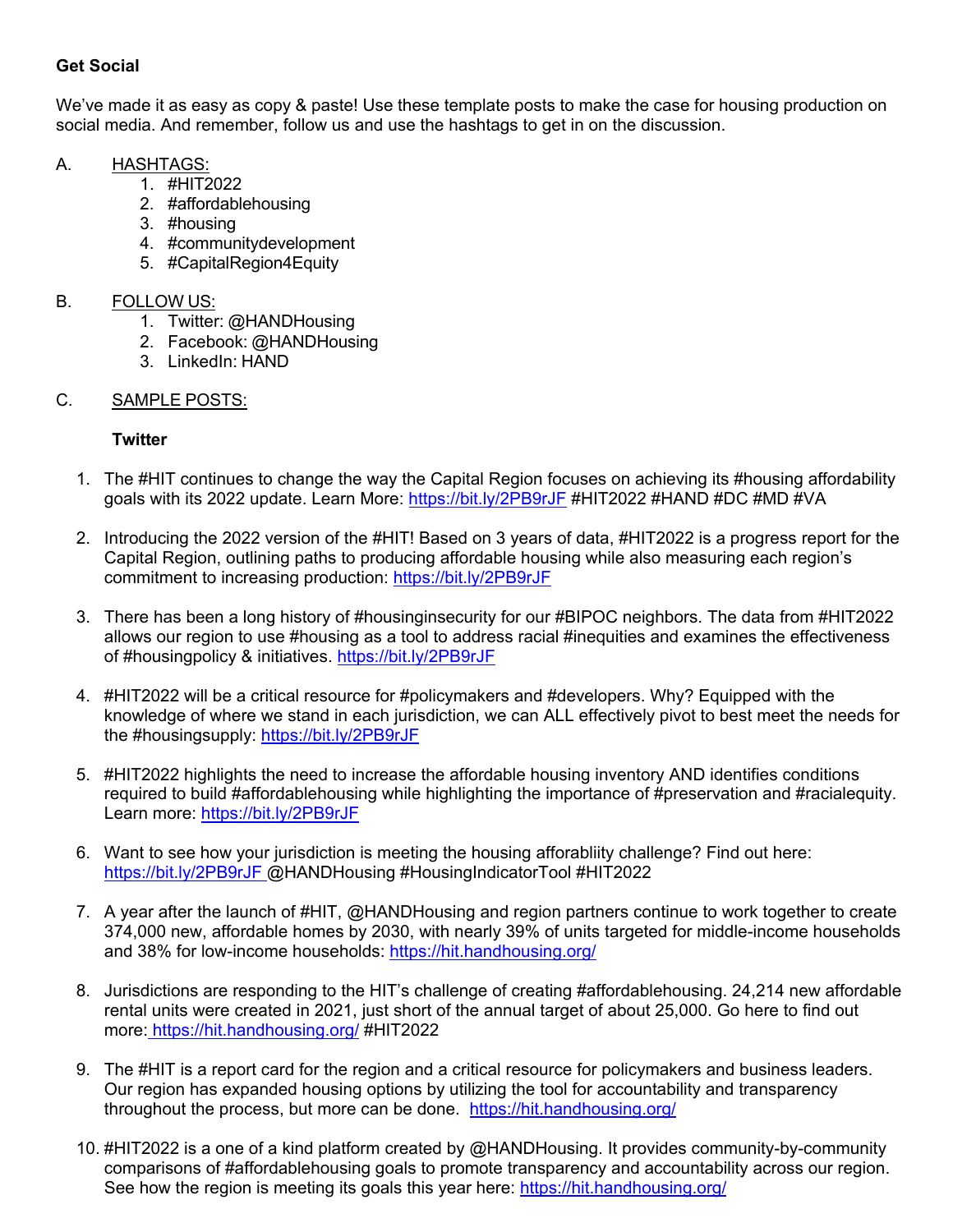- 11. There has been tremendous progress and local leadership to address #affordablehousing, but we know more can be done. Jurisdictions only added 186 units affordable for low-income households, and 755 for middle-income households. <https://hit.handhousing.org/>
- 12. #HIT2022 shows us the type of investments being made to address #Affordablehousing in our region. Learn more:<https://hit.handhousing.org/>
- 13. Our jurisdictions can do more to produce #affordablehousing units, especially low-income households. Learn more: <https://hit.handhousing.org/> #HIT2022
- 14. Why does @HANDHousing push the power of preservation? It's a cost-effective strategy to preserve #affordablehousing. More here:<https://hit.handhousing.org/> #HIT2022
- 15. Jurisdictions tracking preservation efforts reported that 1,983 were preserved to maintain #housing affordability. More here:<https://hit.handhousing.org/> #HIT2022

### **Facebook & LinkedIn**

1. The #HIT continues to change the way the Capital Region focuses on achieving its #housing affordability goals with its 2022 update. Learn More:<https://bit.ly/2PB9rJF>

#CapitalRegion4Equity #HAND #HousingIndicatorTool #DC #MD #VA

2. Introducing the 2022 update of the #HousingIndicatorTool! Based on three years of data, #HIT2022 is a progress report for the Capital Region, outlining paths to producing #affordablehousing while also measuring each jurisdiction's commitment to increasing production:<https://bit.ly/2PB9rJF>

#CapitalRegion4Equity #HAND #HIT#DC #MD #VA #housingproduction

3. #COVID-19 exacerbated #housinginstability, but there has been a long history of housing insecurity for #BIPOC due to racially targeted policies and widespread #discrimination. The data from #HIT2022 allows our region to use #housing as a tool to address racial #inequities and examine the effectiveness of #housingpolicies & initiatives.<https://bit.ly/2PB9rJF>

#CapitalRegion4Equity #HAND #HIT #HousingIndicatorTool #DC #MD #VA #housingpolicies

4. #HIT2022 will be a critical resource for #policymakers, #realestatedevelopers and everyone looking to increase the affordable housing inventory. Why? Equipped with the knowledge of where we stand in each jurisdiction, we can ALL effectively pivot to best meet the needs for the 3housingsupply: <https://bit.ly/2PB9rJF>

#CapitalRegion4Equity #HAND #HIT #HousingIndicatorTool #DC #MD #VA #affordablehousinginventory

5. #HIT2022 highlights the need to increase the affordable housing inventory AND identifies conditions required to build #affordablehousing while highlighting the importance of #preservation and #racialequity. Learn more:<https://bit.ly/2PB9rJF>

#CapitalRegion4Equity #HAND #HIT #HousingIndicatorTool #DC #MD #VA #solvingfortheneed

- 6. Want to see how your jurisdiction is meeting the housing afforabliity challenge? Find out here: [https://bit.ly/2PB9rJF @](https://bit.ly/2PB9rJF)HANDHousing #HousingIndicatorTool #HIT2022
- 7. Latest data from #HIT2022 shows jurisdictions are responding to the challenge of creating more #affordablehousing. Across all ten areas, 24,214 new affordable rental units were created in 2021, just short of the annual target of about 25,000. The region increased production of new affordable rental units, yet remains below the target of about 14,000 affordable units. Go here to find out more: